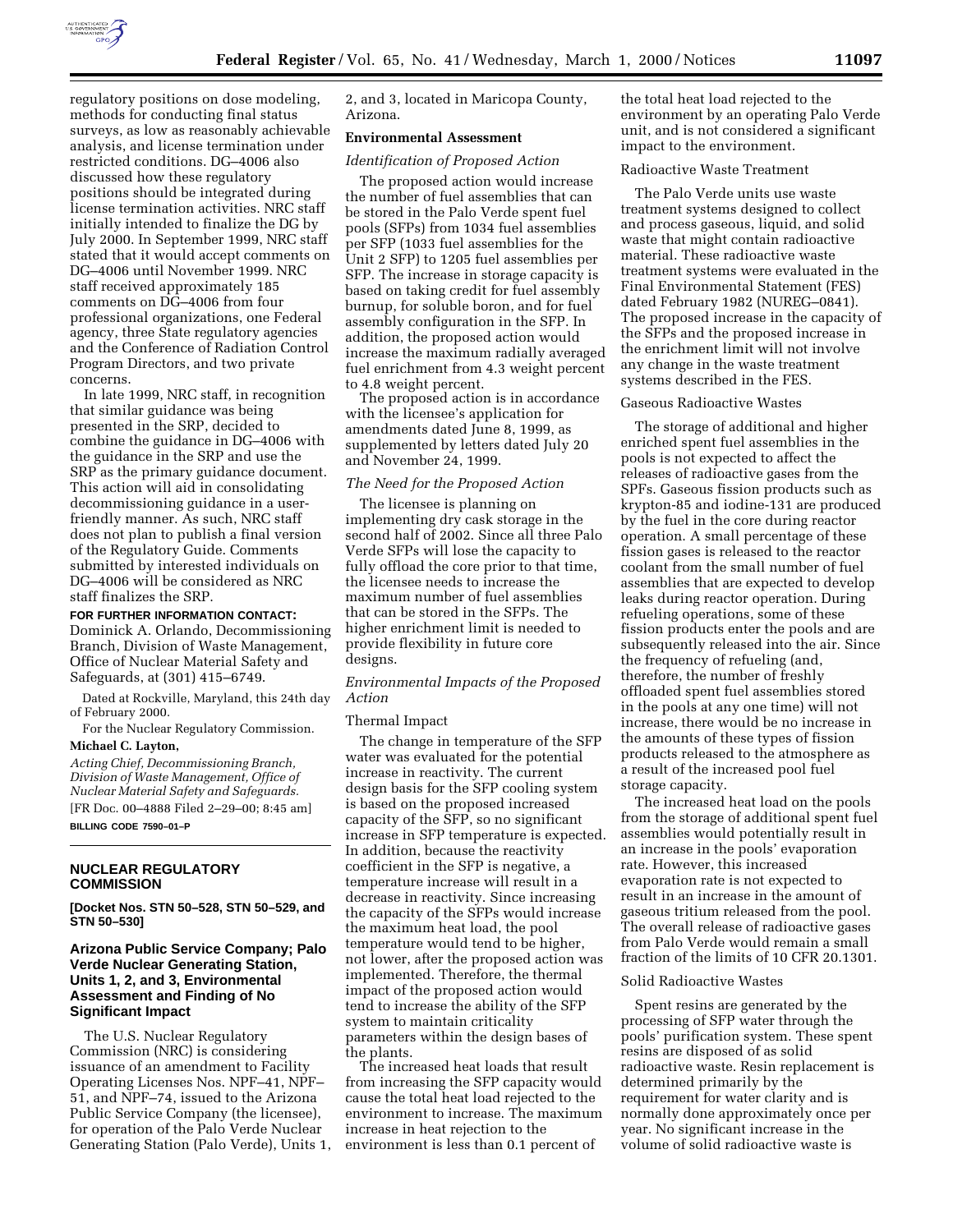expected with the expanded storage capacity.

#### Liquid Radioactive Wastes

The release of radioactive liquids would not be affected directly as a result of increasing the capacity of the SFPs. The SFP ion exchanger resins remove soluble radioactive materials from the pool water. When the resins are replaced, the small amount of resin sluice water that is released is processed by the radwaste systems. Resin replacement is determined primarily by the requirement for water clarity and is normally done approximately once per year. The increase in the amount of radioactive liquid released to the environment as a result of increasing the capacity of the SFPs is expected to be negligible.

#### Occupational Dose Consideration

There are no physical modifications needed to increase the capacity of the Palo Verde SFPs, so no increase in occupational doses will result from this proposed action. The existing procedures for normal activities associated with handling fuel assemblies limit the radiological exposure for plant workers, and these limits are not affected by the higher enrichment limits or increased SFP capacity.

## Accident Considerations

The licensee evaluated three events related to the proposed action to verify that the previous accident analyses as incorporated in the plants' design bases remain bounding. They are a fuel handling accident, a fuel misloading event, and a boron dilution event.

The design-basis fuel handling accident is the dropping of a single fuel assembly during fuel handling. Increasing the SPF capacity and increasing the enrichment limit does not affect the method of handling spent fuel or the design of the fuel handling equipment. The fuel assembly design (clad material and structural components) is not affected by this change. The equilibrium source term used in the fuel handling accident analysis is based on rated core thermal power and an infinite cycle, and therefore is independent of fuel assembly enrichment. Therefore, the radiological consequences of the fuel handling accident remains unchanged.

The effect of a single misloaded spent fuel assembly on the SFP maximum effective multiplication factor has been analyzed and shown to remain within the design limit for this parameter (≤0.95). Therefore, the radiological

consequences of a misloaded fuel assembly remains unchanged.

Analyses were conducted to evaluate the possibility of unacceptable dilution of the soluble boron in the SFPs due to operational events or accidents. The analyses verified that the SFP maximum effective multiplication factor remained ≤0.95 for all credible accident scenarios. Therefore, the proposed action will not result in a criticality event and no increases in radiological consequences will occur as a result of a boron dilution event.

The NRC has reviewed the above analyses conducted by the licensee and concludes that increases in the enrichment limit and in the capacity of the SFPs at Palo Verde will not be accompanied by an associated increase in the radiological consequences of fuelhandling accidents. The potential offsite doses will not be increased over the values given in the updated Final Safety Analysis Report.

## Environmental Impact Conclusions

The proposed action will not increase the probability or consequences of accidents, no changes are being made in the types of any effluents that may be released off site, and there is no significant increase in occupational or public radiation exposure. Therefore, there are no significant radiological environmental impacts associated with the proposed action.

With regard to potential nonradiological impacts, the proposed action does not involve any historic sites. It does not affect nonradiological plant effluents and has no other environmental impacts. Therefore, there are no significant nonradiological environmental impacts associated with the proposed action.

Accordingly, the NRC concludes that there are no significant environmental impacts associated with this action.

# Alternatives to the Proposed Action

Shipping Fuel to a Permanent Federal Fuel Storage/Disposal Facility

Shipment of spent fuel to a high-level radioactive storage facility is an alternative to increasing the onsite spent fuel storage capacity. However, the U.S. Department of Energy's (DOE's) highlevel radioactive waste repository is not expected to begin receiving spent fuel until approximately 2010, at the earliest. To date, no location has been identified and an interim Federal storage facility has yet to be identified in advance of a decision on a permanent repository. Therefore, shipping the spent fuel to the DOE repository is not considered a viable alternative to increased onsite fuel storage capacity at this time.

## Shipping Fuel to a Reprocessing Facility

Reprocessing of spent fuel from Palo Verde is not a viable alternative since there are no operating commercial reprocessing facilities in the United States. Therefore, spent fuel would have to be shipped to an overseas facility for reprocessing. However, this approach has never been used and it would require approval by the Department of State as well as other entities. Additionally, the cost of spent fuel reprocessing is not offset by the salvage value of the residual uranium; reprocessing represents an added cost.

Shipping the Fuel Offsite to Another Utility

The shipment of fuel to another utility would provide short-term relief from the fuel storage problems at Palo Verde. The Nuclear Waste Policy Act of 1982, Subtitle B Section 131(a)(1), however, clearly places the responsibility for the interim storage of spent fuel with each owner or operator of a nuclear plant. The SFPs at the other reactor sites were designed with capacity to accommodate spent fuel from those particular sites. Therefore, transferring spent fuel from Palo Verde to other sites would create storage capacity problems at those locations.

## Alternatives Creating Additional Storage **Capacity**

Alternative technologies that would create additional storage capacity include rod consolidation, dry cask storage, modular vault dry storage, and constructing a new pool. Rod consolidation involves disassembling the spent fuel assemblies and storing the fuel rods from two or more assemblies into a stainless steel canister that can be stored in the spent fuel racks. Industry experience with rod consolidation is currently limited, primarily due to concerns for potential gap activity release due to rod breakage, the potential for increased fuel cladding corrosion due to some of the protective oxide layer being scraped off, and because the prolonged consolidation activity could interfere with ongoing plant operations. Dry cask storage is a method of transferring spent fuel, after storage in the pool for several years, to high capacity casks with passive heat dissipation features. The licensee is planning on implementing dry cask storage at the Palo Verde site, but the SFPs will lose the capacity to fully offload the core prior to the time dry cask storage will be available. Vault storage consists of storing spent fuel in shielded stainless steel cylinders in a horizontal configuration in a reinforced